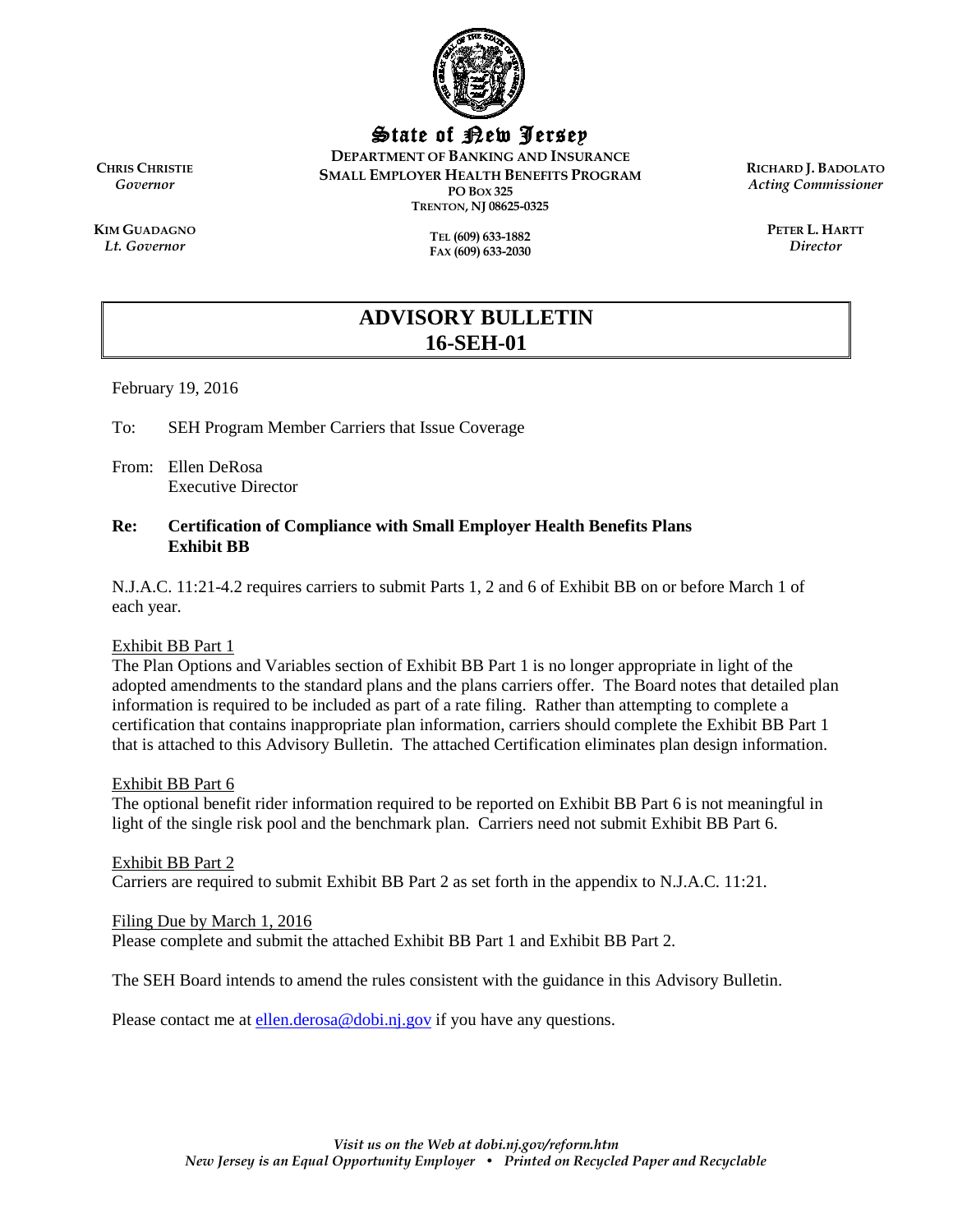### **EXHIBIT BB**

## **PART 1**

# **CERTIFICATION OF COMPLIANCE WITH SMALL EMPLOYER HEALTH BENEFITS PLANS**

In accordance with N.J.A.C. 11:21-4.2, submit this form, by March 1 of every year, to the SEH Board at the address specified at N.J.A.C. 11:21-1.3. Carriers must complete the certification as set forth in this Exhibit; the words in the certification may not be altered.

## **1. INFORMATION ABOUT THE CARRIER AND RESPONDENT**

| Carrier                 |  |  |
|-------------------------|--|--|
|                         |  |  |
|                         |  |  |
| Respondent Information: |  |  |
|                         |  |  |
|                         |  |  |
|                         |  |  |
| Email address:          |  |  |

## **2. COMPLIANCE**

Check the appropriate response(s).

\_\_\_\_\_\_(a) Plans B, C, D and E (both policies and certificates comply fully with the SEH Board's small employer health benefits plans forms and Explanation of Brackets set forth at Exhibits F, W and K, respectively, of the Appendix to N.J.A.C. 11:21.

\_\_\_\_\_\_(c) The HMO Plan (both contract and evidence of coverage) complies fully with the SEH Board's small employer health benefits plans form and Explanation of Brackets set forth at Exhibit G, Y and K, respectively, of the Appendix to N.J.A.C. 11:21.

\_\_\_\_\_\_(d) The HMO/POS plan (both contract and evidence of coverage) complies fully with the SEH Board's small employer health benefits plans form and Explanation of Brackets set forth at Exhibits HH, II and K, respectively, of the Appendix to N.J.A.C. 11:21, and the HMO is in compliance with regulations governing an HMO's ability to offer out-of-network services set forth at N.J.A.C. 11:24-14.